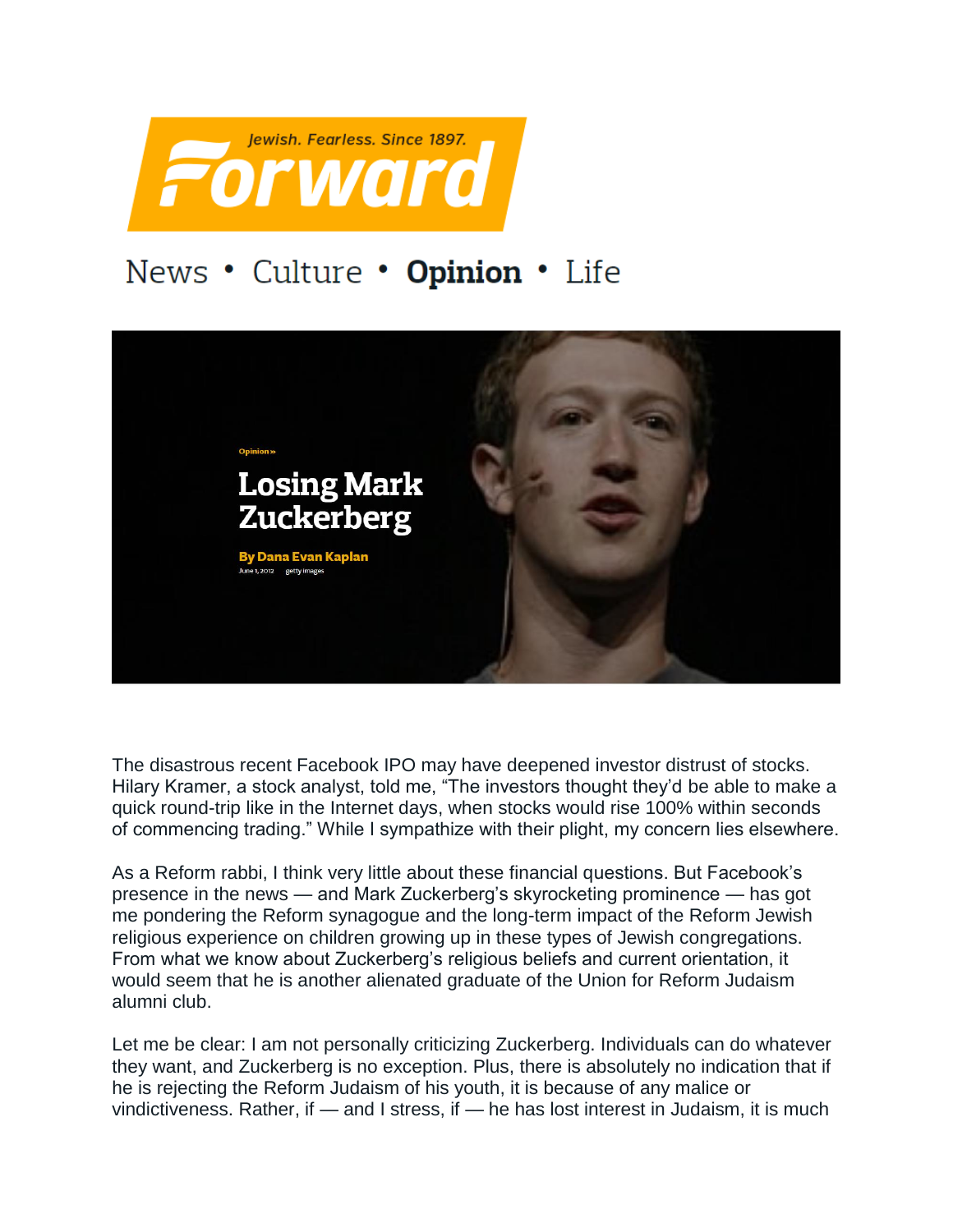more a reflection on us than it is on him. For those in the Reform movement and for those who are committed to non-Orthodox American Judaism generally, we need to take the sudden interest in Zuckerberg's personal life as an opportunity to perform *cheshbon hanefesh*, to take an accounting of our accomplishments and, as in this case, our failings.

While I could not find any direct quotes in which Zuckerberg disavows the God of Israel, either the omnipotent, omnipresent version or even the "still small voice within us" humanistic variant, he reportedly labeled his religious beliefs on his Facebook profile as atheist. Here, too, I could not confirm this myself, because the current version of his profile does not include any information on religious views. Maybe he made that category private, as he has every right to do.

This is not a criticism of Temple Beth Abraham in Tarrytown, N.Y., where the Zuckerbergs were members. Coincidentally, I had been scholar in residence at this congregation a few years ago, and I found them to be sincere and devoted. Their rabbi, David Holtz, was exemplary. The Zuckerberg family joined that Tarrytown congregation and sent their son to the synagogue's religious school.

So how does a devoted Jewish family attending an exemplary Reform synagogue have a young man come out of that experience with no discernible interest — not even to speak of commitment — to the Judaism with which he had supposedly been raised. As Holtz wrote me, "His parents have been members for a very long time and are lovely people." After his bar mitzvah, "Mark continued through confirmation, and I took his family to Israel for one sister's bat mitzvah on Masada."

But as we are learning — and we had better learn this more quickly, before all the Mark Zuckerbergs in all our synagogues are chased away — concern and involvement are not enough. We need to have a clear religious faith that we can convey to our young people in a way that is compelling and convincing. I have always believed that a liberal theology that overemphasizes personal autonomy is a recipe for disaster. So, too, is an exclusive focus on Jewish ethnic identity at the expense of Jewish religious belief.

Zuckerberg joined a Jewish fraternity, Alpha Epsilon Pi, at Harvard University. According to The New Yorker, it was there that he met his wife, Priscilla Chen, at a Friday night party at his fraternity house, and the two began talking while waiting in line for the bathroom. This scenario presents a number of dilemmas. It would be hard for me, as a Reform rabbi, to tell a congregant that he or she should not attend a party on a Friday night, especially when that party is being held at a Jewish fraternity house. I would urge the person to attend Kabbalat Shabbat services first, but I would have to recognize that for Reform Jews, the 25 hours of the Sabbath are not going to be devoted entirely to sacred concerns.

Also, as a Reform rabbi, it would be hard for me to tell a congregant not to date anyone who was not already Jewish. I would urge congregants to talk about their commitment to Judaism with any potential romantic interest and make it clear from the beginning that